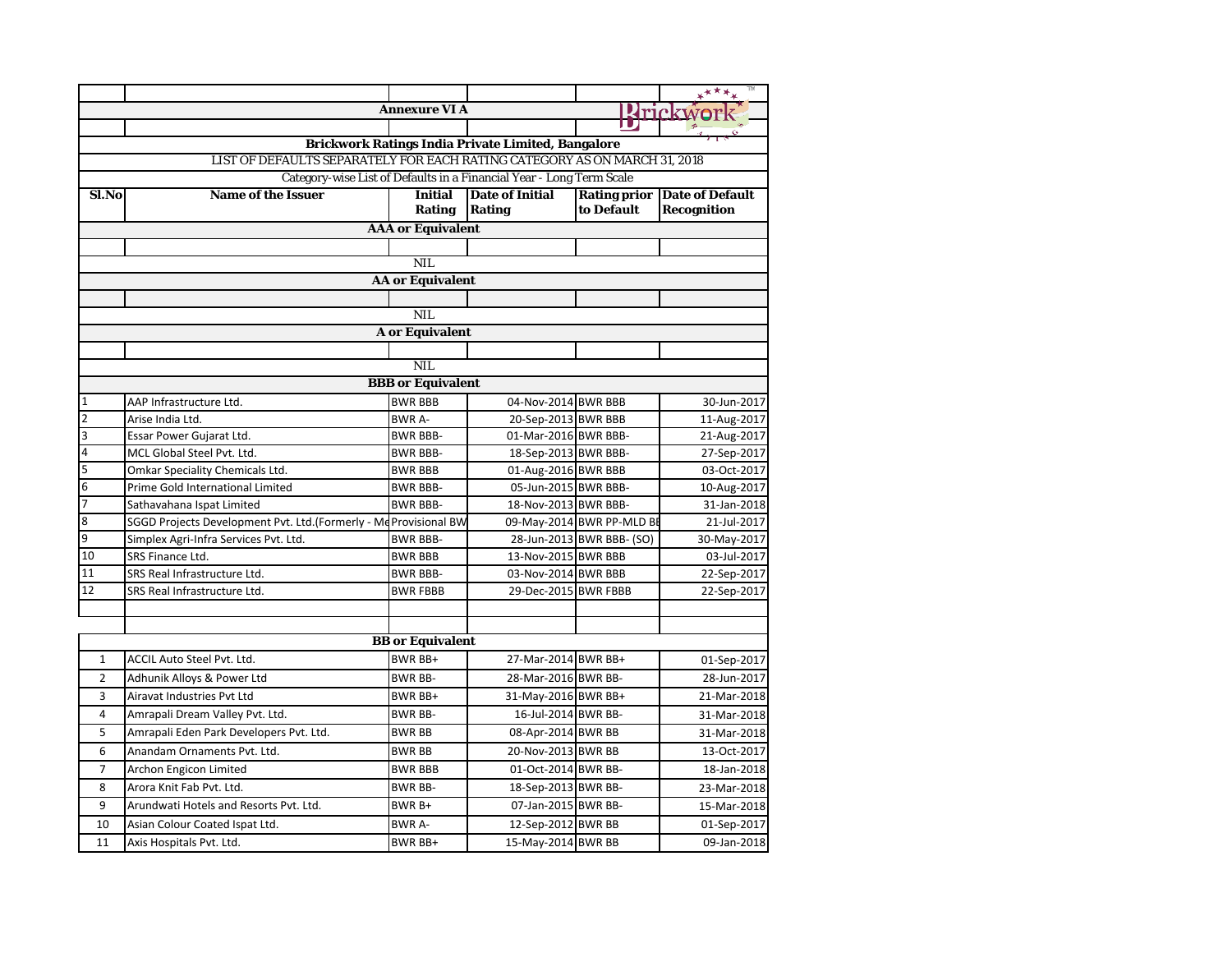| 12 | Brijilaxmi Paper Products Pvt. Ltd.                 | <b>BWR BB</b>   | 14-Dec-2015 BWR BB  |                         | 09-Mar-2018 |
|----|-----------------------------------------------------|-----------------|---------------------|-------------------------|-------------|
| 13 | Burnpur Cement Ltd.                                 | <b>BWR BB</b>   | 22-May-2015 BWR BB  |                         | 27-Sep-2017 |
| 14 | Candor Textile Pvt Ltd (Erstwhile CIL Textiles Pvt. | BWR B+          | 21-Apr-2015 BWR BB- |                         | 24-Jan-2018 |
| 15 | Careway Agro Procurement Pvt. Ltd.                  | <b>BWR BB-</b>  | 28-Apr-2015 BWR BB- |                         | 22-Nov-2017 |
| 16 | Charbhuja Industries Pvt. Ltd.                      | BWR BB+         | 01-Apr-2013 BWR BB+ |                         | 23-Mar-2018 |
| 17 | CL Engineering Pvt. Ltd.                            | <b>BWR BB</b>   | 27-May-2015 BWR BB  |                         | 02-Jan-2018 |
| 18 | Dans Energy Pvt Ltd.                                | <b>BWR BBB-</b> | 07-Jun-2013 BWR BB  |                         | 28-Sep-2017 |
| 19 | Deluxe Cold Storage & Food Processors Ltd           | <b>BWR A-</b>   | 01-Apr-2016 BWR BB+ |                         | 23-Jun-2017 |
| 20 | Diamond Power Infrastructure Limited                | BWR A-          | 27-Oct-2014 BWR BB- |                         | 29-May-2017 |
| 21 | Diamond Power Infrastructure Limited                | <b>BWR BB-</b>  | 20-Apr-2016 BWR BB- |                         | 29-May-2017 |
| 22 | Dinesh Gold                                         | <b>BWR BB</b>   | 07-Oct-2016 BWR BB  |                         | 01-Sep-2017 |
| 23 | Dinesh Jewellers                                    | <b>BWR BB-</b>  | 08-Dec-2016 BWR BB- |                         | 01-Sep-2017 |
| 24 | Feedatives Pharma Pvt. Ltd.                         | BWR BB+         | 01-Apr-2013 BWR BB+ |                         | 04-Sep-2017 |
| 25 | Gagan Pulses Pvt Ltd                                | BWR A-          | 14-Apr-2016 BWR BB+ |                         | 23-Jun-2017 |
| 26 | GLM Infratech Pvt. Ltd.                             | BWR BB+         | 09-Mar-2015 BWR BB+ |                         | 31-Aug-2017 |
| 27 | GS Auto International Limited                       | <b>BWR BB-</b>  | 27-Mar-2017 BWR BB- |                         | 18-Aug-2017 |
| 28 | GV Cotton Mills Pvt. Ltd.                           | <b>BWR BB-</b>  |                     | 22-Mar-2013 BWR BB-/BWR | 09-Mar-2018 |
| 29 | Hindustan Newsprint Limited                         | BWR BB+         | 16-Jan-2017 BWR BB+ |                         | 23-Jan-2018 |
| 30 | Hira Concast Limited                                | BWR BB+         | 29-Jan-2014 BWR BB+ |                         | 28-Feb-2018 |
| 31 | <b>Hi-Tech Power Systems</b>                        | <b>BWR BB</b>   | 18-Sep-2013 BWR BB  |                         | 16-Jan-2018 |
| 32 | Hotel East Palace Pvt. Ltd.                         | <b>BWR BB</b>   | 20-Mar-2013 BWR BB  |                         | 29-Aug-2017 |
| 33 | ISR Infra Pvt. Ltd.                                 | BWR BB+         | 22-Jun-2016 BWR BB+ |                         | 01-Sep-2017 |
| 34 | J.M. Housing Limited                                | <b>BWR BB</b>   | 16-Mar-2015 BWR BB  |                         | 18-Dec-2017 |
| 35 | Jindal Aluminium Foils Pvt. Ltd.                    | <b>BWR BB-</b>  | 02-Jan-2013 BWR BB  |                         | 29-Dec-2017 |
| 36 | Jogvick Manufacturing & Trading Pvt. Ltd.           | <b>BWR BB</b>   | 27-Aug-2013 BWR BB  |                         | 19-Sep-2017 |
| 37 | Johal & Company (Wine Sales) Pvt. Ltd.              | <b>BWR BB</b>   | 27-Aug-2013 BWR BB  |                         | 19-Sep-2017 |
| 38 | Jordan Construction                                 | <b>BWR BB</b>   | 16-Mar-2018 BWR BB  |                         | 07-Mar-2018 |
| 39 | Kohinoor Pulp & Paper Pvt. Ltd.                     | BWR BB+         | 30-May-2014 BWR BB+ |                         | 15-Mar-2018 |
| 40 | Krishna Corporation                                 | <b>BWR BB-</b>  | 10-Jan-2014 BWR BB- |                         | 28-Mar-2018 |
| 41 | Little Heart Children Hospital Pvt. Ltd.            | <b>BWR BB</b>   | 16-Jan-2013 BWR BB  |                         | 07-Mar-2018 |
| 42 | Maa Sherawali Ispat Pvt. Ltd.                       | BWR BB+         | 24-Oct-2013 BWR BB  |                         | 27-Mar-2018 |
| 43 | Madan's Wine Stores Pvt. Ltd.                       | BWR BB          | 27-Aug-2013 BWR BB  |                         | 19-Sep-2017 |
| 44 | Madhusala Drinks Pvt. Ltd.                          | BWR BB          | 27-Aug-2013 BWR BB  |                         | 19-Sep-2017 |
| 45 | Mangal Pulses Pvt Ltd                               | BWR A-          | 04-Apr-2016 BWR BB+ |                         | 23-Jun-2017 |
| 46 | MBL Infrastructures Ltd.                            | BWR A-          | 16-Jun-2014 BWR BB+ |                         | 30-Jun-2017 |
| 47 | Modern Instruments Pvt. Ltd.                        | <b>BWR BB</b>   | 19-May-2015 BWR BB  |                         | 06-Feb-2018 |
| 48 | Padmawati Commodities Pvt. Ltd.                     | BWR BB          | 01-Apr-2014 BWR BB  |                         | 26-Sep-2017 |
| 49 | PET Metal Pvt. Ltd.                                 | <b>BWR BB-</b>  | 02-Jun-2014 BWR BB- |                         | 12-Jul-2017 |
| 50 | Premprakash Tubes Ltd.                              | <b>BWR BB</b>   | 04-Jun-2014 BWR BB  |                         | 07-Mar-2018 |
| 51 | R G Shaw & Sons Pvt. Ltd.                           | <b>BWR BB</b>   | 27-Aug-2013 BWR BB  |                         | 19-Sep-2017 |
| 52 | Rohini Textile Industry Pvt. Ltd.                   | <b>BWR BBB-</b> | 28-Mar-2014 BWR BB  |                         | 21-Jun-2017 |
| 53 | Rotomac Global Pvt. Ltd.                            | BWR BB+         | 24-Jan-2013 BWR BB  |                         | 11-Jul-2017 |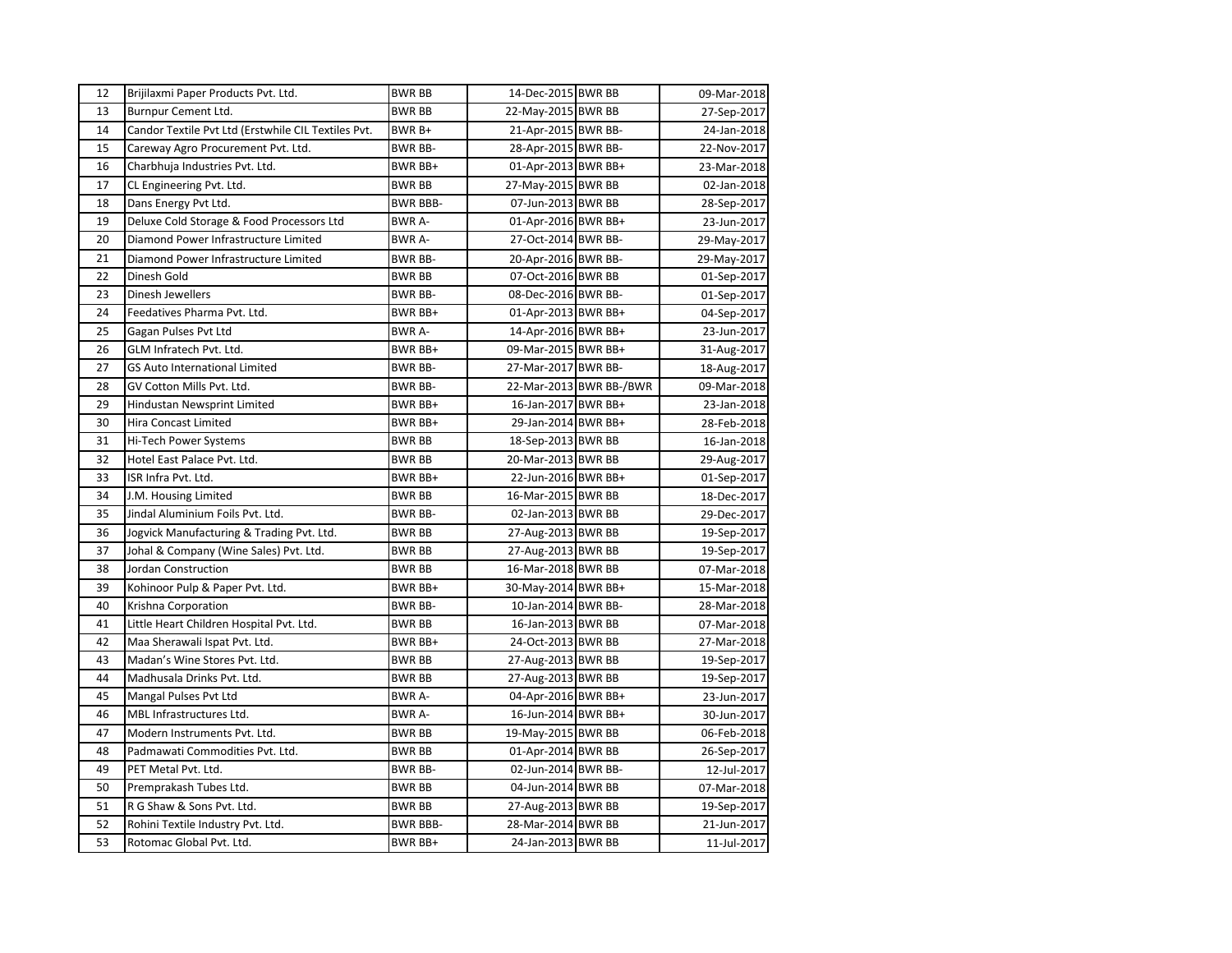| 54             | SAB Global Entertainment Media Pvt. Ltd.                         | <b>BWR BB</b>          | 15-Sep-2016 BWR BB      |                           | 28-Mar-2018 |
|----------------|------------------------------------------------------------------|------------------------|-------------------------|---------------------------|-------------|
| 55             | SAM Cables & Conductors Pyt. Ltd.                                | <b>BWR BB</b>          | 09-Oct-2013 BWR BB      |                           | 13-Feb-2018 |
| 56             | Sargodha Oil Mills Pvt Ltd                                       | <b>BWR A-</b>          | 01-Apr-2016 BWR BB+     |                           | 23-Jun-2017 |
| 57             | Sea TV Network Limited                                           | <b>BWR BBB-</b>        | 20-Mar-2013 BWR BB-     |                           | 12-Mar-2018 |
| 58             | SGGD Projects Development Pvt. Ltd.(Formerly - McBWR A(SO)       |                        |                         | 30-Oct-2013 BWR BB (SO)   | 10-Jul-2017 |
| 59             | SGGD Projects Development Pvt. Ltd.(Formerly - Me Provisional BW |                        |                         | 09-May-2014 BWR PP-MLD BI | 21-Jul-2017 |
| 60             | Shakti Polytex Pvt. Ltd                                          | <b>BWR BB-</b>         | 31-May-2016 BWR BB-     |                           | 23-Jun-2017 |
| 61             | Shilpi Cable Technologies Limited                                | <b>BWRA-</b>           | 12-Apr-2017 BWR BB      |                           | 04-Aug-2017 |
| 62             | Shree Bankey Behari Exports Limited                              | BWR A-                 | 01-Apr-2016 BWR BB+     |                           | 23-Jun-2017 |
| 63             | Shree Bankey Behari Food Processors Pvt Ltd                      | BWR A-                 | 01-Apr-2016 BWR BB+     |                           | 23-Jun-2017 |
| 64             | Shree Nath Jee Roller Flour Mills Ltd                            | <b>BWR A-</b>          | 01-Apr-2016 BWR BB+     |                           | 23-Jun-2017 |
| 65             | Sri Kailash Traders Pvt. Ltd.                                    | BWR B+                 | 30-Mar-2015 BWR BB      |                           | 21-Feb-2018 |
| 66             | Suratgarh Bikaner Toll Road Co. Pvt. Ltd.                        | <b>BWR BBB</b>         | 30-Jul-2014 BWR BB+     |                           | 30-Jun-2017 |
| 67             | Tanna Commercials Pvt. Ltd.                                      | <b>BWR BB-</b>         | 18-Dec-2014 BWR BB-     |                           | 10-Jul-2017 |
| 68             | Telu Ram Amar Chand & Co                                         | <b>BWR A-</b>          | 01-Apr-2016 BWR BB+     |                           | 23-Jun-2017 |
| 69             | The Ultimate Solution                                            | <b>BWR BB</b>          | 24-May-2013 BWR BB+     |                           | 02-Jan-2018 |
| 70             | Titanium Merchant Pvt. Ltd.                                      | BWR BB                 | 04-May-2015 BWR BB-     |                           | 23-Mar-2018 |
|                |                                                                  |                        |                         |                           |             |
|                |                                                                  | <b>B</b> or Equivalent |                         |                           |             |
| $\mathbf{1}$   | Amaravathi Spinning Mills (Rajapalayam) Pvt. Ltd.                | <b>BWRB</b>            | 01-Sep-2016 BWR B       |                           | 27-Nov-2017 |
| $\overline{2}$ | Amrapali Homes Projects Pvt. Ltd.                                | BWR B-                 | 09-Jul-2014 BWR B-      |                           | 31-Mar-2018 |
| 3              | Amrapali Hospitality Services Pvt. Ltd.                          | BWR B+                 | 05-Aug-2014 BWR B+      |                           | 31-Mar-2018 |
| 4              | Amrit Supply Company Pvt. Ltd.                                   | BWR B+                 | 19-May-2014 BWR B+      |                           | 22-Sep-2017 |
| 5              | Ankit Ispat Pvt.Ltd.                                             | <b>BWRB</b>            | 25-May-2015 BWR B       |                           | 28-Mar-2018 |
| 6              | Annur Sri Sivasakthi Cotton Mills Pvt. Ltd.                      | BWR B+                 | 22-May-2015 BWR B+      |                           | 22-Jun-2017 |
| $\overline{7}$ | Ansal Condominium Ltd                                            | <b>BWR B+ (SO)</b>     |                         | 11-Jan-2017 BWR B+ (SO)   | 30-Jan-2018 |
| 8              | Aguawave Biotech Pvt. Ltd.                                       | <b>BWRB</b>            | 26-Aug-2015 BWR B       |                           | 14-Feb-2018 |
| 9              | Arjun Ply and Veneers Pvt. Ltd.                                  | <b>BWRB</b>            | 29-Mar-2016 BWR B       |                           | 22-Sep-2017 |
| 10             | Avni Steels                                                      | <b>BWRB</b>            | 30-Jun-2016 BWR B       |                           | 29-Mar-2018 |
| 11             | Bamdev Nayak Infrastructures Ltd.                                | <b>BWRC</b>            | 04-Jun-2013 BWR B-      |                           | 24-Oct-2017 |
| 12             | Bhavani Shakti Traders                                           | <b>BWRB</b>            | 03-Apr-2014 BWR B       |                           | 26-Dec-2017 |
| 13             | Binco Constructions Pvt. Ltd.                                    | <b>BWRC</b>            | 04-Jun-2013 BWR B-      |                           | 24-Oct-2017 |
| 14             | Charismatic Infratech Pvt. Ltd.                                  | <b>BWR B+ (SO)</b>     | 13-May-2015 BWR B+ (SO) |                           | 26-Jul-2017 |
| 15             | <b>CR Residency</b>                                              | <b>BWRB</b>            | 25-Oct-2016 BWR B+      |                           | 29-Mar-2018 |
| 16             | <b>Dhara Enterprises</b>                                         | BWR B+                 | 26-Jun-2013 BWR B+      |                           | 22-Mar-2018 |
| 17             | Diamond Timber Industries                                        | <b>BWR BB-</b>         | 09-Oct-2013 BWR B       |                           | 22-Sep-2017 |
| 18             | Disha Industries Ltd.                                            | BWR B+                 | 24-Jun-2015 BWR B+      |                           | 15-Jan-2018 |
| 19             | <b>Extol Industries Ltd</b>                                      | BWR B-                 | 14-Jun-2016 BWR B-      |                           | 24-Oct-2017 |
| 20             | <b>Filtron Engineers Limited</b>                                 | BWR B-                 | 07-Mar-2014 BWR B-      |                           | 08-Mar-2018 |
| 21             | Giriraj Cot-Gin Pvt. Ltd.                                        | BWR B+                 | 10-Feb-2017 BWR B+      |                           | 18-May-2017 |
| 22             | <b>GVR Infra Projects Limited</b>                                | <b>BWR A-</b>          | 30-Jul-2014 BWR B       |                           | 27-Jun-2017 |
| 23             | Hardrock Attachments Pvt. Ltd.                                   | BWR B+                 | 25-Apr-2014 BWR B+      |                           | 20-Mar-2018 |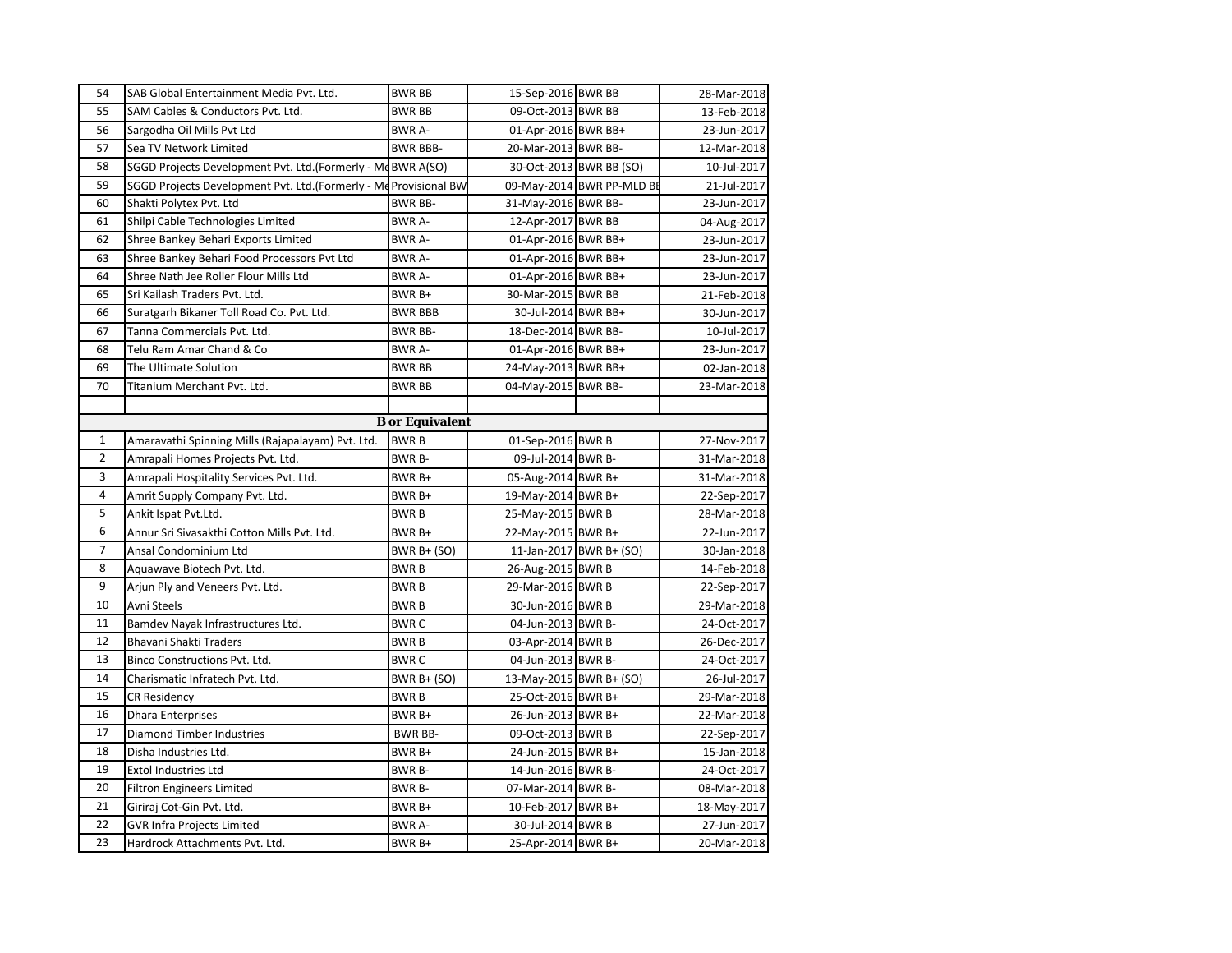| 24 | Hira Iron Pvt. Ltd.                    | BWR B+                | 14-Aug-2014 BWR B+  | 28-Feb-2018 |
|----|----------------------------------------|-----------------------|---------------------|-------------|
| 25 | Indicus Ventures Pvt. Ltd.             | BWR B                 | 17-Feb-2015 BWR B   | 04-Jan-2018 |
| 26 | Jain Ispat                             | BWR B+                | 09-Aug-2016 BWR B+  | 31-Jan-2018 |
| 27 | Jas Orchid Resorts Pyt. Ltd            | BWR B-                | 15-Dec-2016 BWR B-  | 31-Mar-2018 |
| 28 | JBRS Steels and Pipes Limited          | BWR B+                | 31-Mar-2015 BWR B+  | 08-Jan-2018 |
| 29 | Joshitha Enterprises                   | BWR B                 | 30-Mar-2017 BWR B   | 27-Nov-2017 |
| 30 | Kailash Rice and General Mills Pvt Ltd | BWR B+                | 23-Feb-2016 BWR B+  | 31-Mar-2018 |
| 31 | Kamlesh Autowheels Pvt. Ltd.           | BWR B+                | 05-Feb-2015 BWR B+  | 16-Mar-2018 |
| 32 | Kannaiya Timber Tech                   | BWR B                 | 09-Jan-2014 BWR B+  | 22-Aug-2017 |
| 33 | Karur KCP Packkagings Ltd.             | BWR BB+               | 15-Sep-2015 BWR B   | 15-Jan-2018 |
| 34 | Keasav Saw Mill                        | <b>BWRB</b>           | 09-Jan-2014 BWR B+  | 22-Aug-2017 |
| 35 | Khanna Polyweave Pvt. Ltd.             | BWR B+                | 15-May-2015 BWR B+  | 31-Mar-2018 |
| 36 | Kohinoor Paper and Newsprint Pvt. Ltd. | BWR BB                | 03-Feb-2016 BWR B   | 15-Mar-2018 |
| 37 | Kohinoor Steel Pvt. Ltd.               | BWR BB                | 29-Oct-2014 BWR B-  | 15-Mar-2018 |
| 38 | Kumar Casting Pvt. Ltd.                | BWR B                 | 11-Nov-2014 BWR B   | 10-Jan-2018 |
| 39 | <b>Kumar Cotton Products</b>           | BWR B+                | 29-Apr-2016 BWR B+  | 28-Jul-2017 |
| 40 | Kumar Sinew Developers Pvt. Ltd        | <b>BWR BB-</b>        | 21-Mar-2016 BWR B+  | 06-Sep-2017 |
| 41 | Kwality Overseas Pvt. Ltd.             | <b>BWR BB</b>         | 25-Oct-2016 BWR B   | 31-Mar-2018 |
| 42 | Lanco Devihalli Highways Ltd.          | BWR C                 | 02-Apr-2015 BWR B-  | 31-Aug-2017 |
| 43 | Landmark Infonet Pvt. Ltd.             | BWR BB                | 26-Nov-2012 BWR B+  | 02-Mar-2018 |
| 44 | Luxmi Medicos                          | <b>BWRB</b>           | 18-Nov-2016 BWR B   | 22-Feb-2018 |
| 45 | Maa Annapurna Agro Products            | BWR B+                | 17-Jan-2013 BWR B+  | 19-Mar-2018 |
| 46 | Maa Bhagwati Coke (Gujarat) Pvt. Ltd.  | BWR BB                | 01-Feb-2016 BWR B+  | 12-Jul-2017 |
| 47 | Maa Tara Ferrotech Pvt. Ltd.           | BWR B-                | 14-Apr-2014 BWR B-  | 27-Mar-2018 |
| 48 | Maa Tara Ispat Industries Pvt. Ltd.    | <b>BWRB</b>           | 03-Apr-2014 BWR B   | 27-Mar-2018 |
| 49 | Maax Super Speciality Hospital         | BWR B+                | 07-Feb-2018 BWR BB- | 31-Aug-2017 |
| 50 | Mahashakti Energy Ltd.                 | BWR BB-               | 01-Apr-2015 BWR B+  | 29-Mar-2018 |
| 51 | Martina Biogenics Pvt. Ltd.            | BWR B+                | 17-Feb-2014 BWR B+  | 29-Jan-2018 |
| 52 | Maya Devi Educational Foundation       | BWR B+                | 13-Mar-2015 BWR B+  | 31-Mar-2018 |
| 53 | Mayur Roller Flour Mills Pvt. Ltd.     | BWR B+                | 06-Jun-2014 BWR B+  | 22-Sep-2017 |
| 54 | MGM Realtors Pvt. Ltd.                 | BWR B+                | 03-Dec-2015 BWR B   | 14-Sep-2017 |
| 55 | MGM Realtors Pvt. Ltd.                 | <b>Provisional BW</b> | 07-Dec-2016 BWR B   | 14-Sep-2017 |
| 56 | Mother Nutri Foods                     | BWR B                 | 13-Jul-2015 BWR B   | 31-Mar-2018 |
| 57 | MSP Steel & Power Ltd.                 | BWR BBB+              | 24-Dec-2013 BWR B+  | 22-Jan-2018 |
| 58 | Narayan Cotex Pvt. Ltd.                | <b>BWRB</b>           | 22-Nov-2013 BWR B+  | 31-Mar-2018 |
| 59 | Oceanus Dwellings Pvt. Ltd.            | BWR BBB-              | 02-Dec-2014 BWR B   | 07-Nov-2017 |
| 60 | Poornima Dairy Products                | BWR B+                | 10-Jan-2014 BWR B+  | 31-Mar-2018 |
| 61 | Prabhat Industries                     | BWR B+                | 06-Mar-2014 BWR B   | 31-Mar-2018 |
| 62 | Radha Raman Spices                     | BWR B                 | 27-Jun-2014 BWR B   | 13-Mar-2018 |
| 63 | Radheshyam Fibres (Guj) Pvt Ltd        | <b>BWR BB-</b>        | 12-Apr-2016 BWR B+  | 13-Jul-2017 |
| 64 | Ram Aabhoshan                          | BWR B+                | 29-Feb-2016 BWR B+  | 31-Mar-2018 |
| 65 | <b>Reliable Construction</b>           | BWR B+                | 14-May-2015 BWR B+  | 15-Feb-2018 |